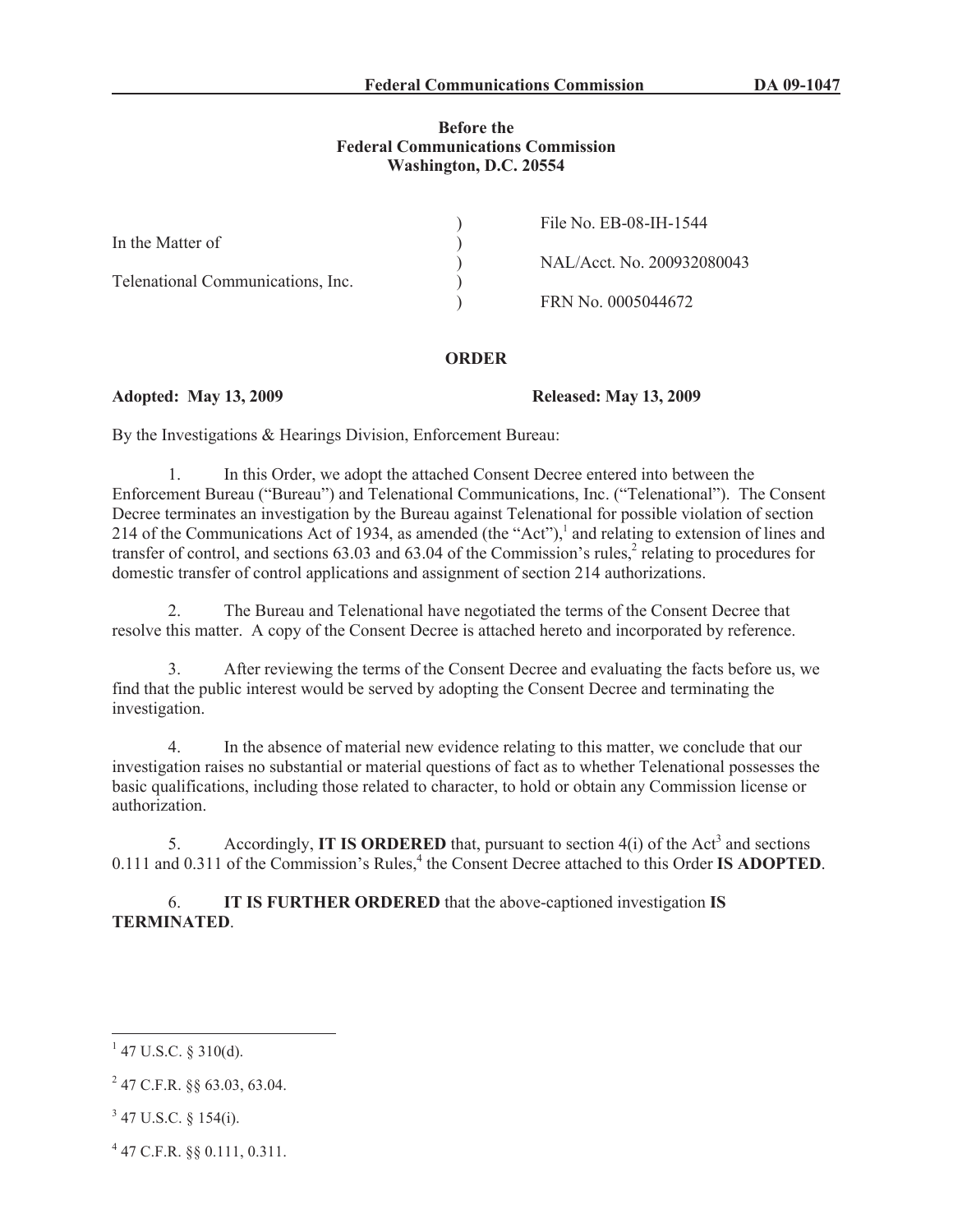7. **IT IS FURTHER ORDERED** that a copy of this Order and Consent Decree shall be sent by first class mail and certified mail, return receipt requested, to Christopher J. Canfield, President, Telenational Communications, Inc., 5408 N. 99<sup>th</sup> Street, Omaha NE 68134.

# FEDERAL COMMUNICATIONS COMMISSION

Hillary S. DeNigro Chief, Investigations & Hearings Division Enforcement Bureau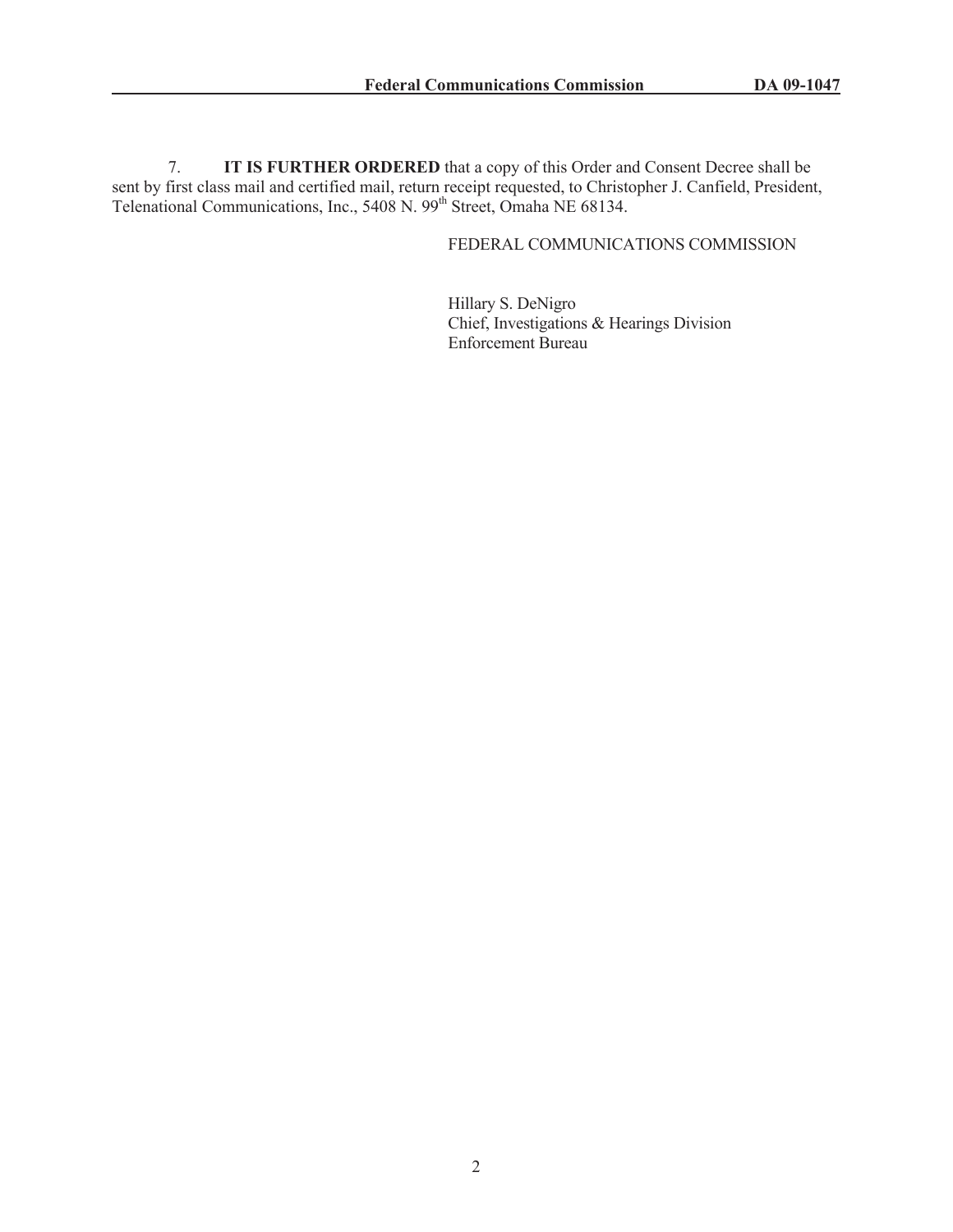#### **Before the Federal Communications Commission Washington, D.C. 20554**

|                                   | File No. EB-08-IH-1544     |
|-----------------------------------|----------------------------|
| In the Matter of                  |                            |
|                                   | NAL/Acct. No. 200932080043 |
| Telenational Communications, Inc. |                            |
|                                   | FRN No. 0005044672         |

# **CONSENT DECREE**

The Enforcement Bureau ("Bureau") of the Federal Communications Commission ("Commission" or *"*FCC") and Telenational Communications, Inc. ("Telenational" or the "Company"), by their authorized representatives, hereby enter into this Consent Decree for the purpose of terminating the Bureau's investigation into whether Telenational or iBroadband Networks, Inc. may have violated section 214 of the Communications Act of 1934, as amended (the "Act"), $<sup>1</sup>$  relating to extension of lines</sup> and transfer of control, and sections  $63.03$  and  $63.04$  of the Commission's rules,<sup>2</sup> relating to procedures for domestic transfer of control applications and assignment of section 214 authorizations.

# **I. DEFINITIONS**

- 1. For the purposes of this Consent Decree, the following definitions shall apply:
	- (a) "Act" means the Communications Act of 1934, as amended, 47 U.S.C. § 151 *et seq.*
	- (b) "Adopting Order" means an Order of the Bureau adopting the terms of this Consent Decree without change, addition, deletion, or modification.
	- (c) "Applicants" means Telenational Communications, Inc. and iBroadband Networks, Inc.
	- (d) "Bureau" means the Enforcement Bureau of the Federal Communications Commission.
	- (e) "Commission" and "FCC" mean the Federal Communications Commission and all of its bureaus and offices.
	- (f) "Compliance Plan" means the program described in this Consent Decree at paragraph 8.
	- (g) "Effective Date" means the date on which the Commission releases the Adopting Order.
	- (h) "iBroadband Networks, Inc." means iBroadband and its predecessors-in-interest and successors-in-interest, including Telenational Communications, Inc.

 $1$  47 U.S.C. § 214.

 $^{2}$  47 C.F.R. §§ 63.03, 63.04.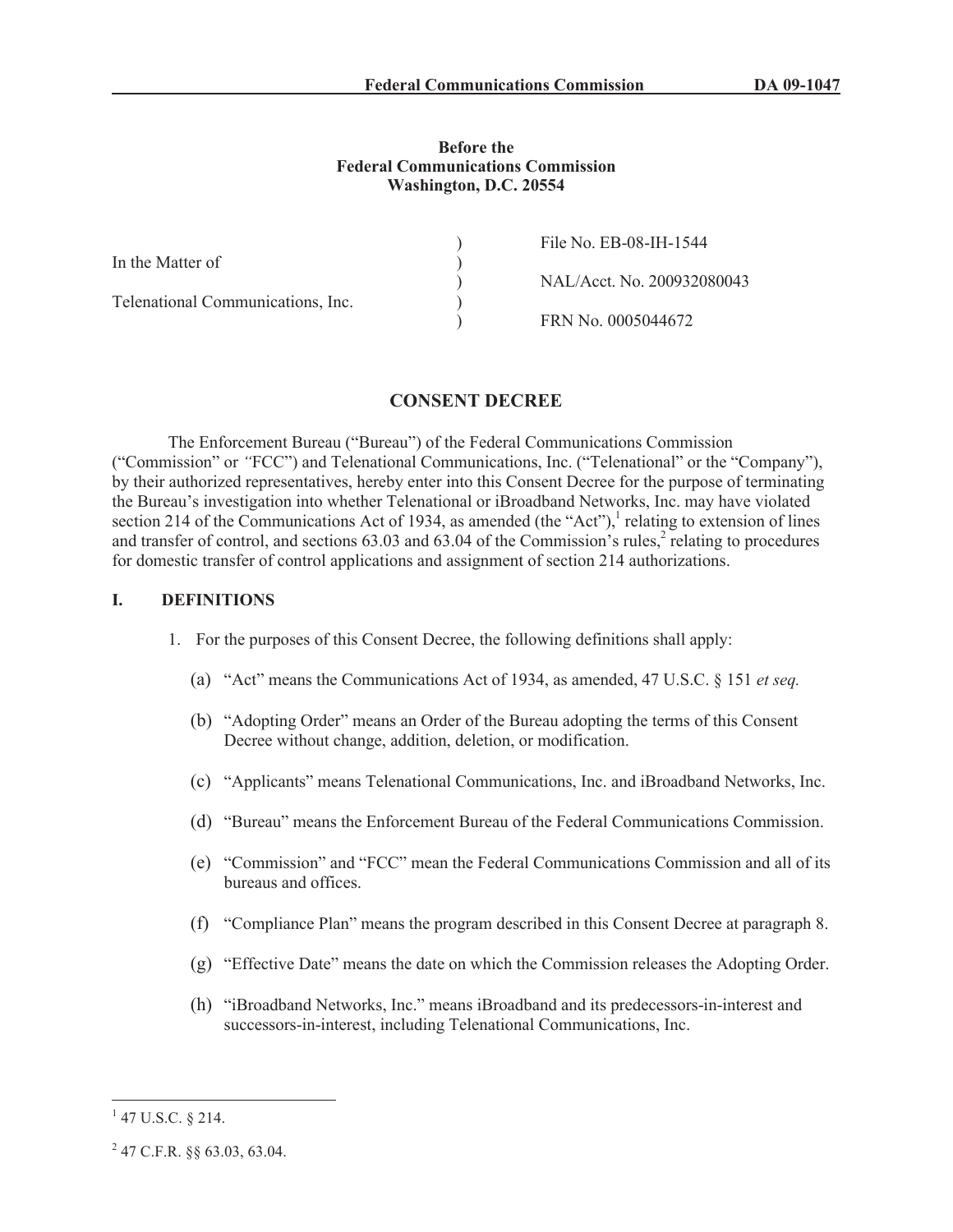- (i) "Investigation" means the investigation commenced by the Bureau's August 8, 2008, Letter of Inquiry to Chris Canfield, Telenational Communications, Inc., regarding allegations that Telenational or iBroadband may have violated section 214 of the Act, 47 U.S.C. § 214, and sections 63.03 and 63.04 of the Commission's rules, 47 C.F.R. §§ 63.03, 64.04 by failing to comply with procedures governing domestic transfer of control applications and assignment of section 214 authorizations.
- (j) "Parties" means Telenational Communications, Inc. and the Bureau.
- (k) "Rules" means the Commission's regulations found in Title 47 of the Code of Federal Regulations.
- (l) "Telecommunications service" or "Telecommunications" means interstate telecommunications as defined in sections 3(43) and 3(46) of the Act, 47 U.S.C. §§ 153(43), 153(46).
- (m) "Telenational Communications, Inc." means Telenational and its predecessors-in-interest and successors-in-interest.

# **II. BACKGROUND**

2. Pursuant to Section 214 of the Act, telecommunications carriers must obtain a certificate of public convenience and necessity from the Commission before constructing, acquiring, operating, or engaging in transmission over lines of communications, or before discontinuing, reducing or impairing service to a community.<sup>3</sup> The Commission granted all carriers blanket authority under section 214 to provide domestic interstate services and to construct, acquire, or operate any domestic transmission line.<sup>4</sup> In accordance with section 63.03 of the Commission's rules, however, any domestic carrier seeking to transfer control of lines or authorization to operate pursuant to section 214 of the Act must obtain prior approval from the Commission.<sup>5</sup> Pursuant to section 63.04 of the Commission's rules, a carrier seeking domestic section 214 authorization for transfer of control must file an application containing certain information.<sup>6</sup>

3. Telenational Communications, Inc.is a provider of telecommunications service in Texas. On May 15, 2008, Telenational and iBroadband Networks, Inc., d/b/a Cedar Valley Communications, filed an application, pursuant to sections 63.03, 63.04 and 63.18 of the Commission's rules, requesting approval to transfer control of domestic and international section 214 authorizations from iBroadband to Telenational. While considering the application, staff of the Commission's Wireline Competition Bureau ("WCB") requested additional information from Telenational about iBroadband's purchase of the assets of another telecommunications provider, Cedar Valley Communications, in 2006. By letter dated June 19, 2008, Telenational stated that iBroadband had purchased the assets of Cedar Valley Communications

 $6$  47 C.F.R. § 63.04(a).

<sup>3</sup> *See* 47 U.S.C. § 214(a).

<sup>&</sup>lt;sup>4</sup> See Implementation of Section 402(b)(2)(A) of the Telecommunications Act of 1996; Petition for Forbearance of *the Independent Telephone & Telecommunications Alliance*, Report and Order and Second Memorandum Opinion and Order, 14 FCC Rcd 11364 (1999); 47 C.F.R. § 63.01.

<sup>5</sup> *See Implementation of Further Streamlining Measures for Domestic Section 214 Authorizations*, Report and Order, 17 FCC Rcd 5517, 5521, ¶ 5 (2002); 47 C.F.R. § 63.03.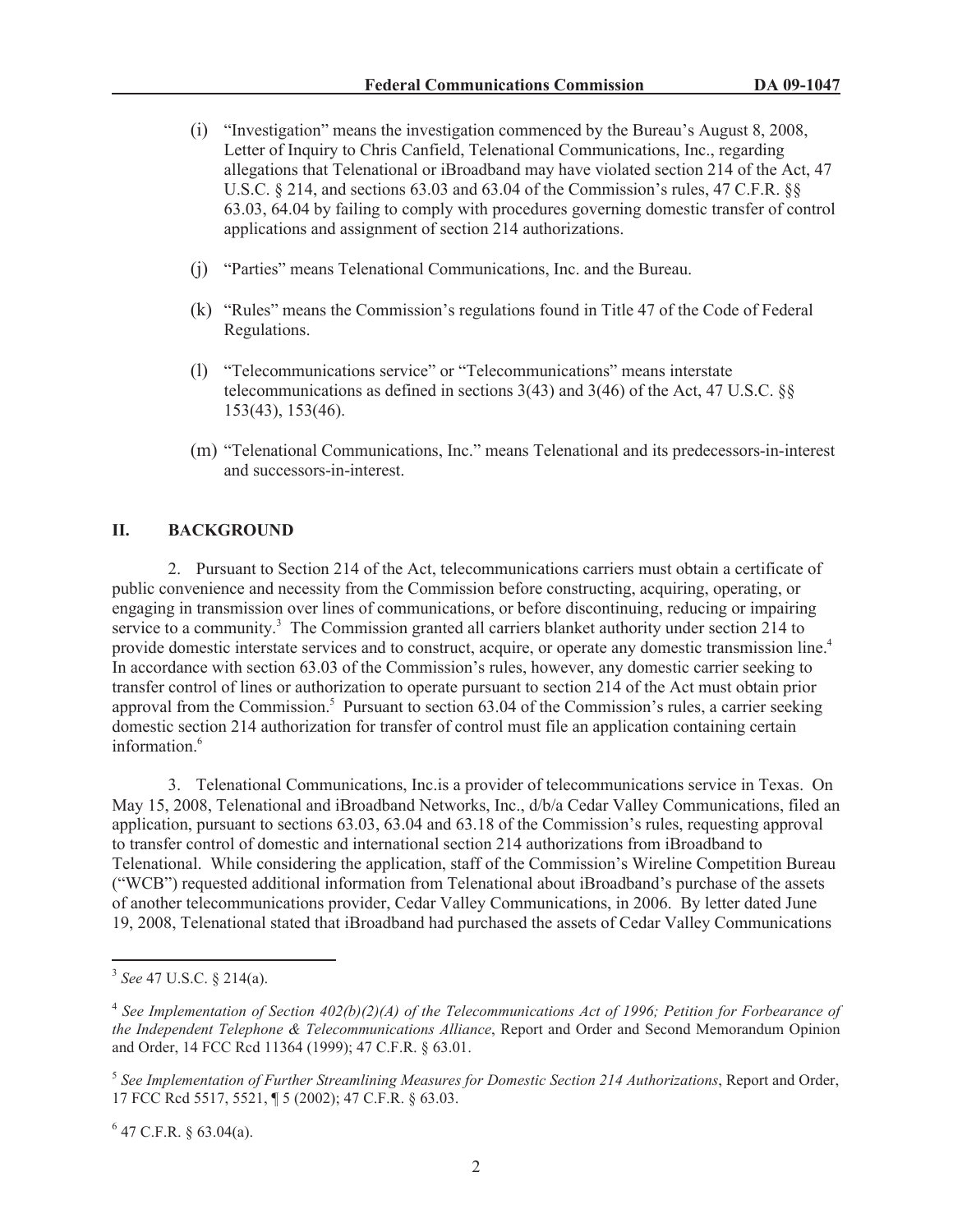out of bankruptcy and had provided domestic telecommunications service to Cedar Valley's customers without seeking or receiving authority from the Commission. WCB granted Telenational's request for approval to transfer control of the domestic section 214 authorizations from iBroadband to Telenational on July 24, 2008 and referred for possible enforcement the issue of whether iBroadband violated section 214 of the Act and sections 63.03 and 63.04 of the Commission's rules regarding the transfer of control and assignment of Cedar Valley's section 214 authorizations. Shortly thereafter, the Bureau issued a Letter of Inquiry ("LOI") to Telenational directing Telenational to provide additional information about the acquisition by iBroadband of Cedar Valley Communications assets. <sup>7</sup> Telenational responded to the LOI on September 2,  $2008$ .<sup>8</sup>

# **III. TERMS OF AGREEMENT**

4. **Adopting Order.** The Parties agree that the provisions of this Consent Decree shall be subject to final approval by the Bureau by incorporation of such provisions by reference in the Adopting Order without change, addition, modification, or deletion.

5. **Jurisdiction.** Telenational agrees that the Bureau has jurisdiction over it and the matters contained in this Consent Decree and has the authority to enter into and adopt this Consent Decree.

6. **Effective Date: Violations.** The Parties agree that this Consent Decree shall become effective on the date on which the FCC releases the Adopting Order. Upon release, the Adopting Order and this Consent Decree shall have the same force and effect as any other Order of the Bureau. Any violation of the Adopting Order or of the terms of this Consent Decree shall constitute a separate violation of a Bureau Order, entitling the Bureau to exercise any rights and remedies attendant to the enforcement of a Commission Order.

7. **Termination of Investigation.** In express reliance on the covenants and representations in this Consent Decree and to avoid further expenditure of public resources, the Bureau agrees to terminate its investigation. In consideration for the termination of said investigation, Telenational agrees to the terms, conditions, and procedures contained herein. The Bureau further agrees that in the absence of new material evidence, the Bureau will not use the facts developed in this investigation through the Effective Date of the Consent Decree, or the existence of this Consent Decree, to institute, on its own motion, any new proceeding, formal or informal, or take any action on its own motion against Telenational concerning the matters that were the subject of the investigation. The Bureau also agrees that it will not use the facts developed in this investigation through the Effective Date of this Consent Decree, or the existence of this Consent Decree, to institute on its own motion any proceeding, formal or informal, or take any action on its own motion against Telenational with respect to Telenational's basic qualifications, including its character qualifications, to be a Commission licensee or hold Commission authorizations.

8. **Compliance Plan.** For purposes of settling the matters set forth herein, Telenational agrees to create within thirty (30) calendar days from the Effective Date a Compliance Plan related to future compliance with the Act, the Commission's Rules, and the Commission's Orders. As part of this Compliance Plan, Telenational will conduct an education program for company attorneys, managers and other parties responsible for and involved in the purchase, sale, or acquisition of telecommunications assets or carriers, regarding the Commission's rules and requirements applicable to assignments and transfers of control under section 214 of the Act and the Commission's rules. Telenational also commits

<sup>7</sup> *See* Letter from Trent B. Harkrader, Deputy Chief, Investigations and Hearings Division, Enforcement Bureau, FCC to Chris Canfield, President, Telenational Communications, Inc., dated August 8, 2008 ("LOI").

<sup>&</sup>lt;sup>8</sup> See Letter from Chris Canfield, President, Telenational Communications, Inc., to Trent B. Harkrader, Deputy Chief, Investigations and Hearings Division, Enforcement Bureau, FCC, dated September 2, 2008.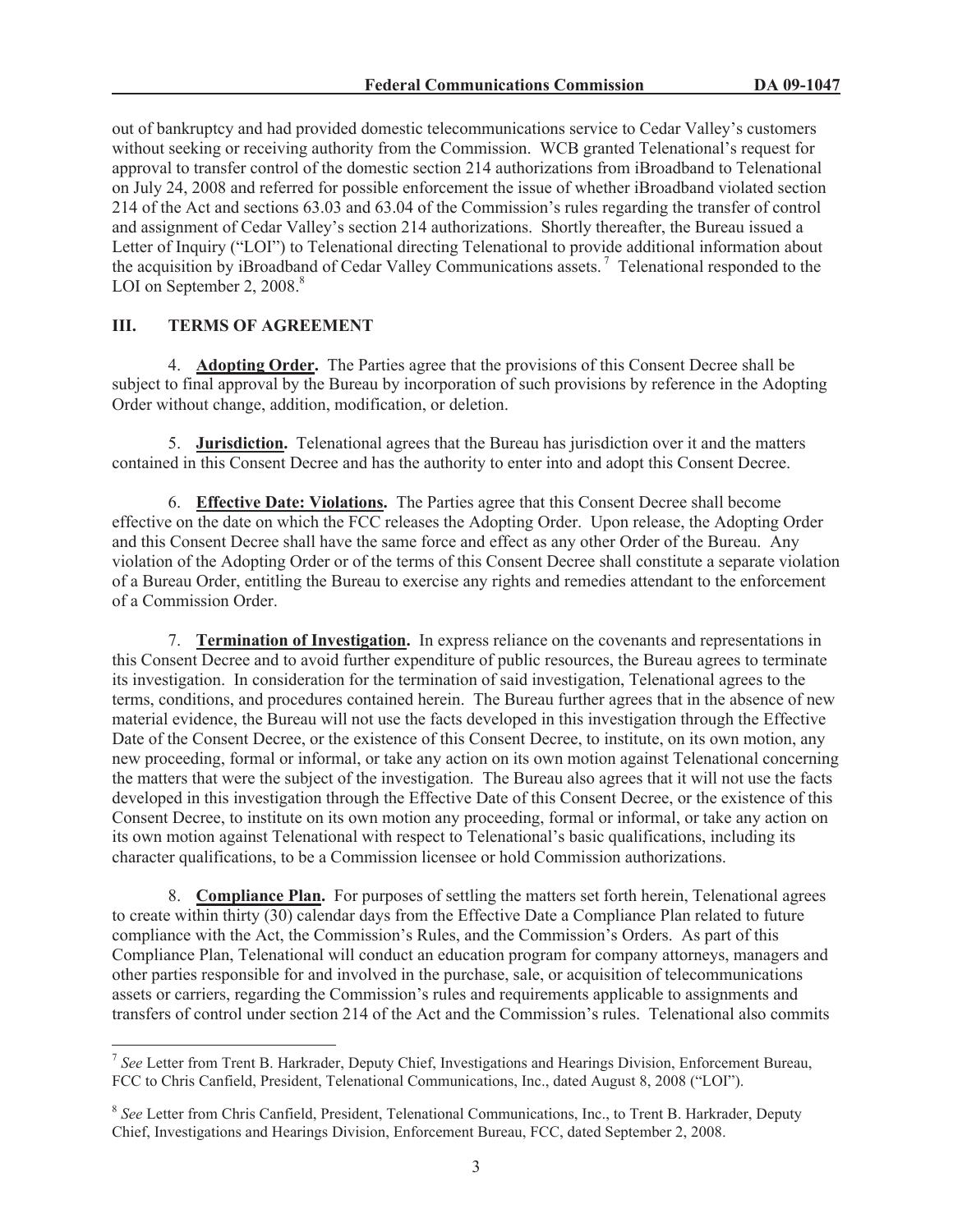to seek federal regulatory counsel to ascertain all approvals required for transactions involving transfers of control or assignments of

9. **Compliance Reports.** Telenational will file compliance reports with the Commission twelve (12) months after the Effective Date and twenty-four (24) months after the Effective Date. Each compliance report shall include a compliance certificate from an officer, as an agent of Telenational, stating that the officer has personal knowledge that Telenational has established operating procedures intended to ensure compliance with this Consent Decree, together with an accompanying statement explaining the basis for the officer's compliance certification. All compliance reports shall be submitted to Chief, Investigations and Hearings Division, Enforcement Bureau, Federal Communications Commission, 445 12th Street, S.W., Washington, D.C. 20554.

10. **Termination Date.** Unless stated otherwise, the requirements of this Consent Decree will expire twenty-four (24) months after the effective date.

11. **Voluntary Contribution.** Telenational agrees that it will make a voluntary contribution to the United States Treasury in the amount of six thousand dollars (\$6,000) within thirty (30) days after the Effective Date of the Adopting Order. The payment must be made by check or similar instrument, payable to the Order of the Federal Communications Commission. The payment must include the Account Number and FRN Number referenced in the caption to the Adopting Order. Payment by check or money Order may be mailed to Federal Communications Commission, P.O. Box 979088, St. Louis, MO 63197-9000. Payment by overnight mail may be sent to U.S. Bank – Government Lockbox #979088, SL-MO-C2-GL, 1005 Convention Plaza, St. Louis, MO 63101. Payment by wire transfer may be made to ABA Number 021030004, receiving bank Federal Reserve Bank of New York, and account number 27000001. Telenational will also send an electronic notification on the date payment is made to Trent Harkrader at Trent.Harkrader@fcc.gov.

12. **Waivers.** Telenational waives any and all rights it may have to seek administrative or judicial reconsideration, review, appeal or stay, or to otherwise challenge or contest the validity of this Consent Decree and the Adopting Order, provided the Commission issues the Adopting Order without change, addition, modification, or deletion. Telenational shall retain the right to challenge Commission interpretation of the Consent Decree or any terms contained herein. If either Party (or the United States on behalf of the Commission) brings a judicial action to enforce the terms of the Adopting Order, neither Telenational nor the Commission shall contest the validity of the Consent Decree or the Adopting Order, and Telenational shall waive any statutory right to a trial *de novo*. Telenational hereby agrees to waive any claims it may otherwise have under the Equal Access to Justice Act, 5 U.S.C. § 504 and 47 C.F.R. § 1.1501 *et seq*., relating to the matters addressed in this Consent Decree.

13. **Subsequent Rule or Order.** The Parties agree that if any provision of the Consent Decree conflicts with any subsequent rule or Order adopted by the Commission (except an Order specifically intended to revise the terms of this Consent Decree to which Telenational does not expressly consent) that provision will be superseded by such Commission rule or Order.

14. **Successors and Assigns.** Telenational agrees that the provisions of this Consent Decree shall be binding on its successors, assigns, and transferees.

15. **Final Settlement.** The Parties agree and acknowledge that this Consent Decree shall constitute a final settlement between the Parties. The Parties further agree that this Consent Decree does not constitute either an adjudication on the merits or a factual or legal finding or determination regarding any compliance or noncompliance with the requirements of the Act or the Commission's Rules and Orders. The Parties agree that this Consent Decree is for settlement purposes only and that by agreeing to